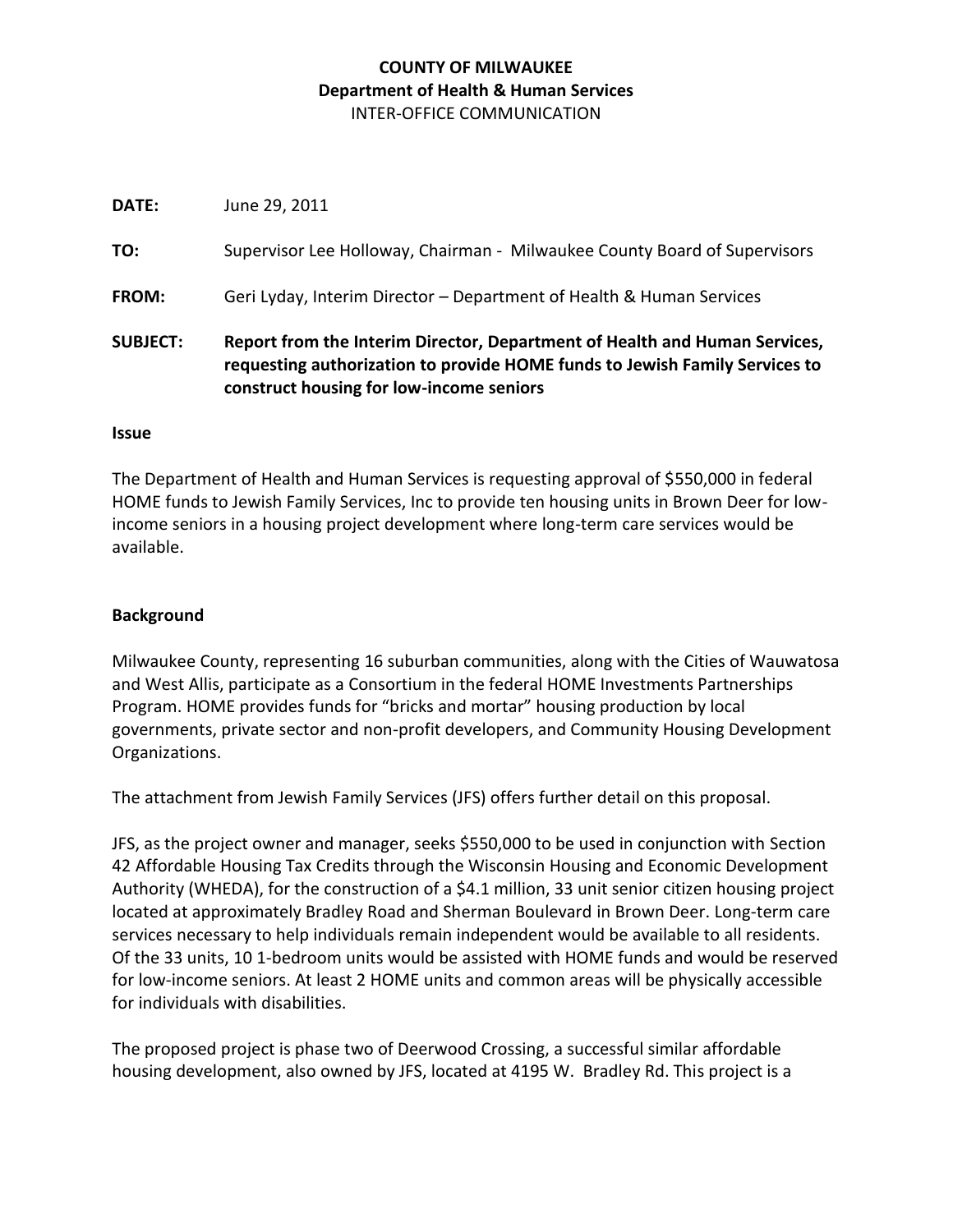residential care apartment complex ("RCAC"), an assisted living facility. JFS has a long and good history with Milwaukee County providing comprehensive social services to elderly and families.

The developer and general contractor in this project is General Capital Group. In existence since the 1980s, General Capital has an established record of developing over 700 affordable housing units in Southeast Wisconsin. Several of their projects have been developed in partnership with non-profits, including St Catherine Residence and Jewish Family Services.

The Village of Brown Deer supports this project. There are no zoning or other approval issues.

Under HOME regulations, assisted units can neither be restricted to persons of a given religion, nor is proselytizing permitted.

The projected per unit development cost of this project is \$139,363. The proposed subsidy request of \$55,000 per unit (\$550,000 for 10) is below the HUD limit of \$60,148 for a 1 bedroom elevator unit.

Section 42 Tax Credits at the 4% level (rather than 9%) have been awarded to this project, creating a financing gap of approximately \$900,000. A County participation of \$550,000 in federal HOME funds would substantially fill this gap. JFS and the developer are pursuing several alternatives to fill the remaining gap balance of \$350,000. Commitment of HOME funds is contingent upon receipt of complete project financing and execution of a development agreement consistent with HOME requirements.

The County has HOME program income of \$280,000, available grant funds of \$220,000 and anticipated program income funds of \$50,000 to commit to this project.

The HOME Program has a 20-year affordability requirement for newly constructed housing. During this period, units must meet income and rent limits, or the initial HOME investment must be recaptured. Consistent with this requirement and the assistance approved for recent projects in Brown Deer, Glendale, Greendale, and Wauwatosa, and with the description of the available and pending funds given above, staff will recommend that project funds be provided as a secured 0% interest loan, with payment deferred for 20 years.

# **Recommendation**

The Interim Director of the Department of Health and Human Services is seeking approval of a secured 0% interest, deferred payment loan in the amount of \$550,000 for the project as described above, contingent upon receipt of complete project financing and execution of a HOME development agreement consistent with the requirements of the HOME Program.